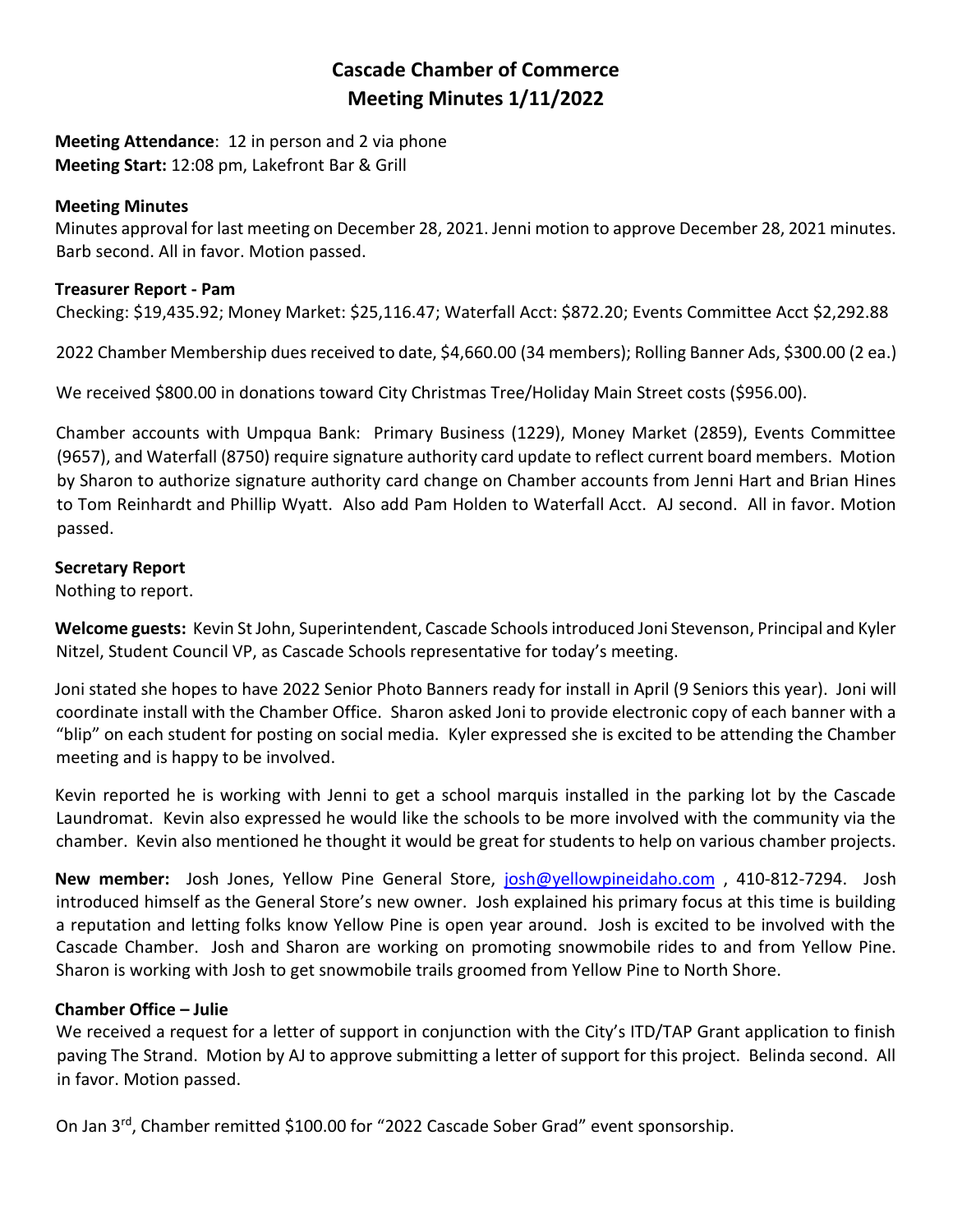## **Media Assistant – Sharon**

It's time to renew membership with Idaho Chamber Alliance (ICA). Sharon provided ICA overview. Sharon expressed her interest in remaining as Cascade Chamber representative. Motion by Jenni to renew our ICA membership. AJ second. All in favor. Motion passed. Motion by Barb that Sharon continue as ICA representative for the Cascade Chamber. Jenni second. All in favor. Motion passed. Motion by Alison for spending authorization of \$100.00 for ICA membership renewal. AJ second. All in favor. Motion passed. Julie will request an invoice for ICA membership renewal.

Upcoming ice fishing events at North Shore/Warm Lake include the "WTF – Where's The Fish" tournament scheduled for Feb  $26<sup>th</sup>$  (event is sold out)

Upcoming snowmobile ride at North Shore/Warm Lake scheduled for Mar 5<sup>th</sup>. Funding for event poster via ITC Grant funds approved. Sharon will be hanging Cascade Chamber banner at the event.

Peppershock Media will make marketing plan presentation/overview at the next Chamber meeting (Jan 25<sup>th</sup>).

## **City Christmas Tree –**

Tree takedown completed on Jan 10<sup>th</sup>. We have to wait until snow melts to remove pole fencing, arch, and one candy cane frozen in place. The tree is cut into pieces. Jenni said she will remove the tree for compost. Lights, garland, star, ornaments, etc. will be stored at the Chamber Office.

#### **2022 "Events Committee" -**

The Events Committee will meet at Noon, Thursday, Jan 20<sup>th</sup>, at the Chamber Office to review 2022 events. Tom will schedule Zoom call for those who cannot attend in person.

## **Snowbike Series Event, Jan 29th -**

Chamber remitted \$100.00 for event sponsorship. Chamber banner to go up at the event.

## **Idaho Sled Dog Challenge -**

Chamber remitted \$1,000.00 sponsorship (funded by ITC Grant). Chamber banner to go up at the event.

# **Winter Jamboree Weekend Feb 18th – Feb 21st (Dinner/Auction Feb 19th)**

Confirmed American Legion Post #60 availability for Feb 19<sup>th</sup>. Phillip is event lead for dinner and auction. Ticket cost TBD (\$12-15.00). Dinner will be spaghetti feed. Bar will be open for drink purchase. Discussion over dessert. Tom suggested pies be obtained for auction to cover dessert vs Legion providing dessert.

Perpetua Resources donated \$50.00 Stinker Gas Cards (4 ea.) delivered by Belinda. The cards will be held at the Chamber Office along with other donated items.

#### **Fireworks Contract /Vendor –**

Jenni reported she is in communication with Kathy Hull about lining up a vendor.

## **Waterfall Project –**

Sharon reported Don "Doc" Weber (project lead) passed away on Sunday, Jan 9<sup>th</sup>. Sharon motion that Chamber send flowers and condolences to the family, not to exceed \$100.00. Jenni second. All in favor. Motion passed. Jenni will purchase and deliver the flowers.

#### **Trinity Pines –**

Barb and AJ reported Trinity Pines will be hosting various weekend events/camps throughout the winter.